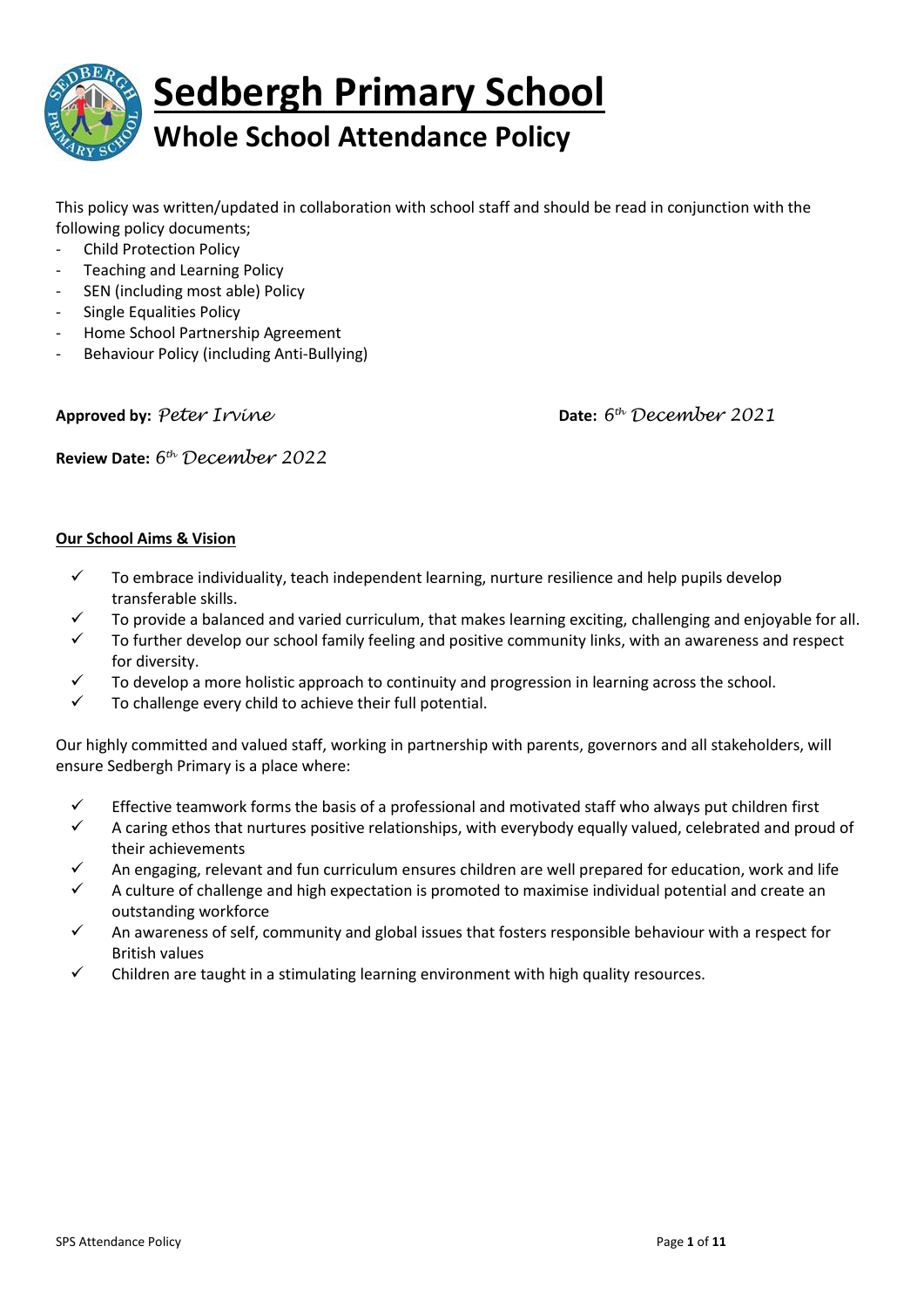# **Rationale:**

Our school wishes to set high standards for all children and provide opportunities for them to achieve their full potential. We wish to see all children succeed and be prepared for the next stage of their education and future life. We expect everyone in school to have tolerance, understanding and respect for all members of the community. We recognise that we will only achieve this by working together in a partnership comprising of governors, parents and members of the wider community.

It is our belief that by attending school on time every day, children will be able to participate fully in the opportunities provided. Children will only succeed in their education if they attend school, therefore we will take action to ensure that all children attend school as regularly as possible.

Department for Education (DfE) guidance states that all schools should have effective systems and procedures for encouraging regular school attendance and investigating the underlying causes of poor attendance. These should be set out in an attendance policy. These systems should be reviewed regularly and modified where necessary to reflect the circumstances of the school. Sedbergh Primary School has set a target of achieving above 96% attendance annually.

# **Aims**

School will;

- Promote a culture across the school that identifies the importance of regular and punctual attendance.
- Make attendance and punctuality a priority for all those associated with the school; including pupils, parents, teachers and governors.
- Further develop positive and consistent communication between home and school.
- Set targets to improve individual and whole school attendance levels where necessary.

#### **Rights, Roles and Responsibilities**

School will develop a procedural framework which defines agreed roles and responsibilities for;

- Parents and carers
- Pupils
- School staff
- **•** Governors

To complement this policy, and identify how we will deliver our aims in respect of regular and punctual attendance this procedural framework will include guidance on;

- Registration
- Punctuality
- What constitutes unauthorised absence
- Leave of absence
- Systems for monitoring attendance and punctuality for individual pupils
- Systems for dealing with absence
- Criteria and systems for referral to and working with external support agencies where attendance is poor or a concern
- Systems for monitoring whole school attendance and action planning
- Appropriate alternative curricular arrangements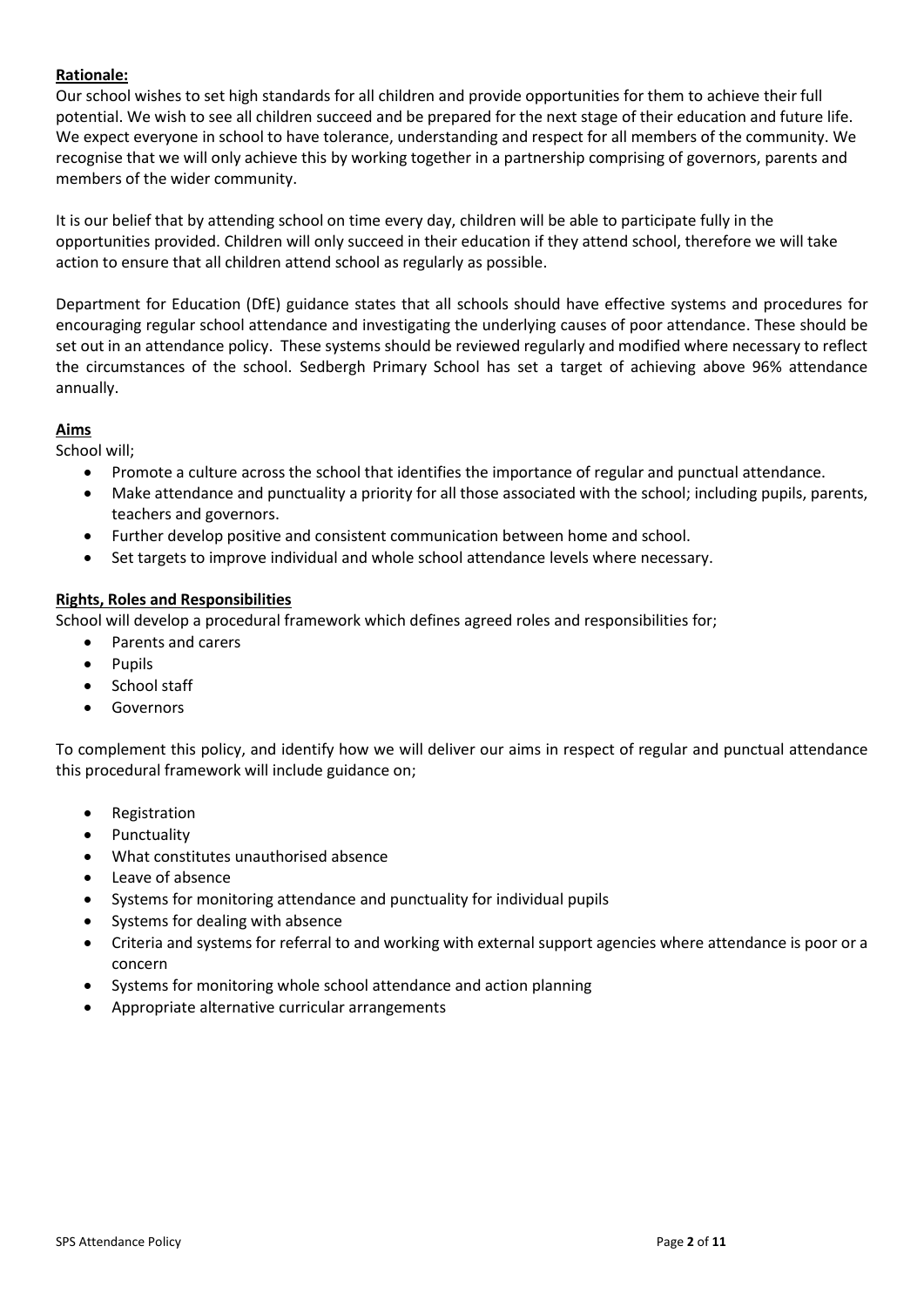# **Leave of Absence**

Following the September 2013 amendment to The Education Pupil Registration (England) Regulations 2006, schools cannot authorise any leave other than in exceptional circumstances. In Sedbergh Primary School the attendance lead is the person authorised by the 'proprietor' i.e. the governing body, to make this decision. If the leave is being requested for a holiday, approval should be obtained prior to making any bookings.

Leave of absence **SHALL NOT** be granted unless:

- a request for leave has been made in advance, by a parent with whom the pupil normally resides, and
- the attendance lead considers that leave of absence should be granted due to the **EXCEPTIONAL CIRCUMSTANCES** relating to the request.

Additional information regarding leave of absence is included with the procedural framework.

#### **Religious Absence**

The school will authorise one day of absence per religious festival, e.g. Eid, (i.e. the day set aside by the religious body of which the parent is a member) and this will be marked as 'R' in the register.

Parents must request any additional leave in advance and this can only be authorised if it is felt that exceptional circumstances apply (this would be marked in the register as 'C').

#### **Use of Penalty Notices**

In accordance with the current code of conduct, Sedbergh Primary School might request that the local authority issue penalty notices in respect of unauthorised absence. This includes leave of absence which is taken without a prior request being made; and leave taken after a prior request has been made and parents have been informed that the period of absence would be classed as unauthorised but the leave is taken regardless of this advice. Sedbergh Primary School might also request that the local authority issue a penalty notice for days taken in excess of the agreed period of leave; without good reason. Parents also risk losing their child's school place if they do not return from leave, as agreed, and readmission cannot be guaranteed.

#### **Partnership Working**

Sedbergh Primary School will work with the other support agencies (the Local Authority Inclusion Team) as appropriate to ensure regular attendance at school. The criteria for referral and areas of responsibility for staff will be set out in the procedural framework.

#### **Monitoring, Analysis, Action Planning**

Sedbergh Primary School will use electronic systems (Scholarpack) for monitoring attendance at both individual pupil and whole school level. School will analyse patterns and trends of non-attendance to inform future action planning and target setting in respect of whole school attendance matters.

#### **Persistent Absence**

The minimum attendance level which is expected at our school is **96%**. It is when attendance falls below this level that school will consider whether it is appropriate to offer support in order to improve the situation. Both local and central government pay particular attention to reducing the number of pupils who fall into the persistent absence category (PA). From September 2015 a pupil becomes a persistent absentee when their attendance falls **below 90%** at any point during the school year; whether the absences are authorised or unauthorised. When attendance nears this level, children miss significant amounts of schooling; meaning that their educational progress is put at risk. School needs parents' full support in ensuring that attendance does not reach this level. However, if for any reason a child's attendance does fall into this category parents will be asked to do all they can improve the situation.

Families will be supported in this via school's robust systems for managing PA. This support may involve the need for parents, and children of an appropriate age, to agree to a parenting contract. Due to the seriousness of PA status it is highly likely that such cases will be referred to the local authority attendance team. Furthermore, absence data for individual pupils who are classed as persistent absentees are reported to the Department for Education; along with whole school absence figures.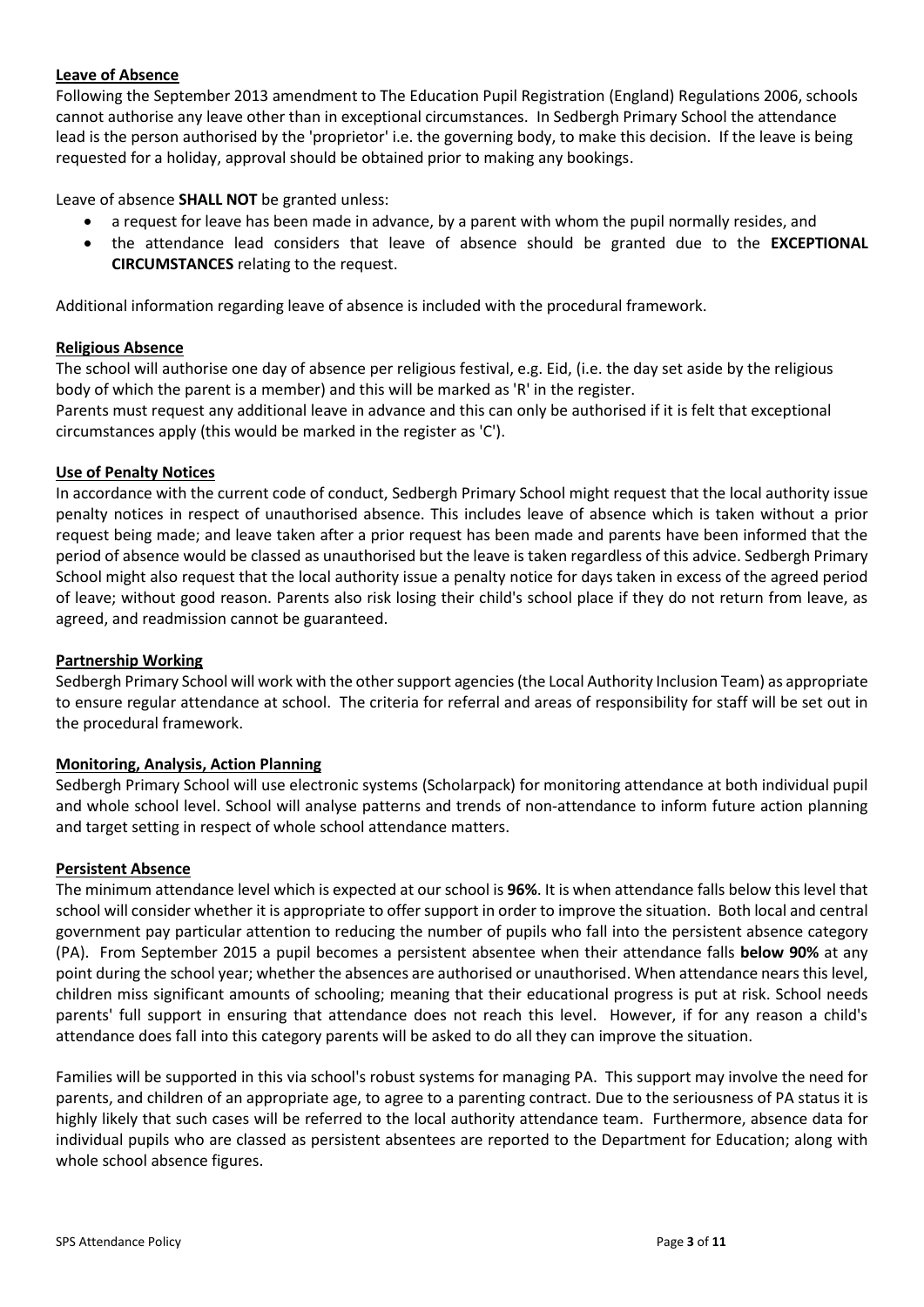# **Monitoring the attendance of pupils who are educated off site**

The attendance of all pupils who are educated off site, or those who are dual registered, will be monitored in accordance with the procedures outlined within the procedural framework.

# **Review of Whole School Attendance Policy**

Sedbergh Primary School will review this policy and the associated procedural framework at least every three years.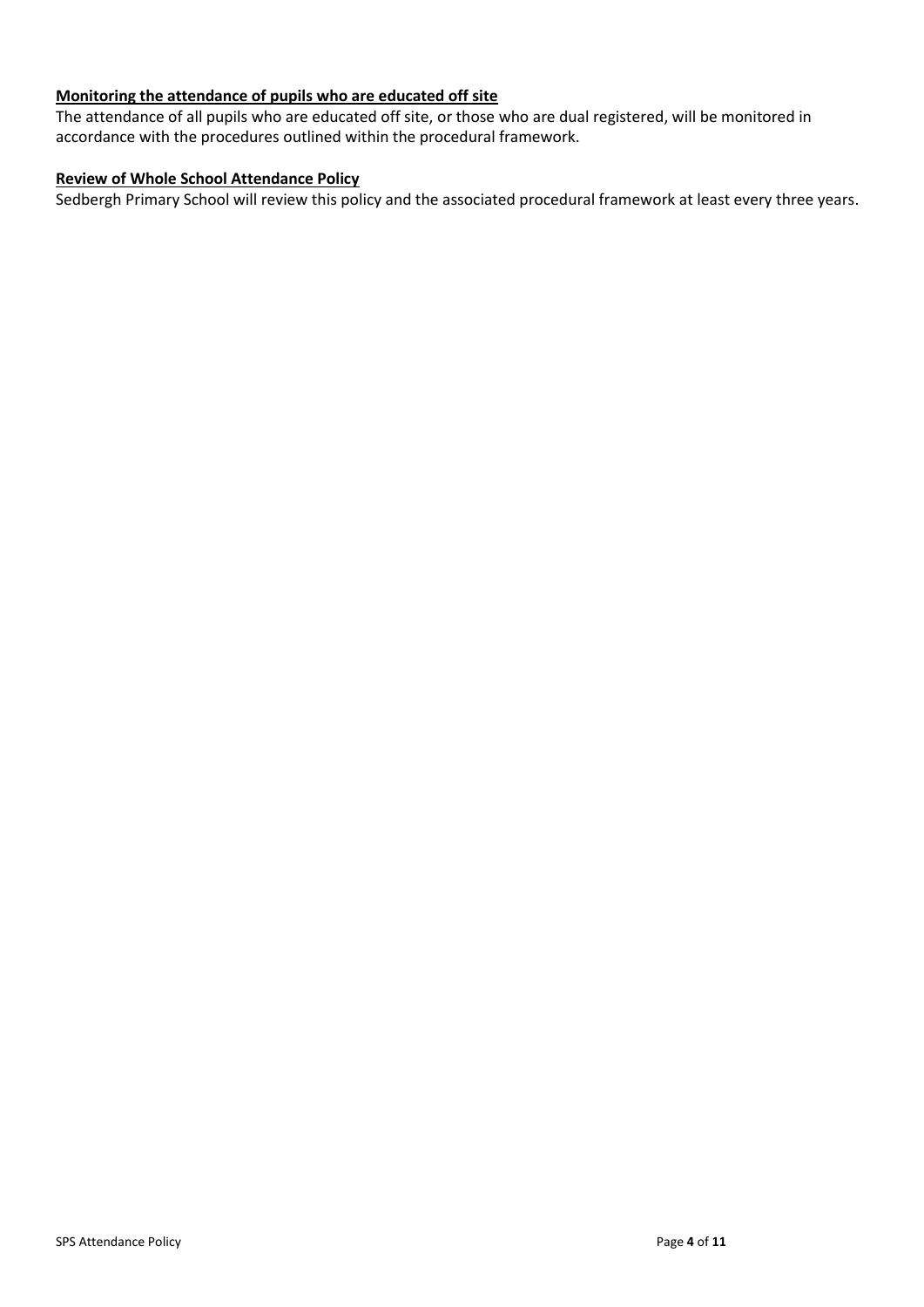

# Whole School Attendance Policy Procedural Framework

This document forms part of Sedbergh Primary School's whole school attendance policy. It sets out the rights, roles and responsibilities for parents/carers, pupils, school staff and governors; and the systems and procedures in place to identify how the school will deliver its aims in respect of regular and punctual attendance. It will be reviewed annually.

# **Rights, Roles and Responsibilities**

Sedbergh Primary School believes that it is important that parents and carers, pupils, school staff and governors all work in partnership to encourage good attendance for all pupils. The following is a summary of the rights, roles and responsibilities for individual groups of stakeholders.

# **Parents and Carers**

- Ensure the child(ren) in their care attend school regularly and punctually
- If the child(ren) is/are absent to inform the school office or class teacher on the first day of absence and provide a reason for the absence (in writing, over the phone or using the school app)
- If the child(ren) is/are absent for more than 1 day, to inform the school office of the continued absence and update as to the reason for the absence regularly
- To avoid leave in term time wherever possible. Where this is not thought possible, contact the school as soon as possible prior to the first proposed day of absence to request authorisation. Authorisation is requested using the school's 'Absence Request Form', available on the website or from the school office.
- To advise the school, by contacting the school office, immediately if they become aware of problems with attendance
- To co-operate with the school in promoting and improving attendance e.g. attending meetings, participation in parenting contracts and supporting the school in agreed intervention/action plans
- Adhere to systems for late registration, signing out and signing in at the school office

# **Pupils**

- Attend school regularly and punctually
- Adhere to systems for late registration, signing out and signing in at the school office
- Acknowledge behaviour needed out of school to ensure good attendance e.g. early bedtimes and getting uniforms, equipment prepared the night before

#### **School Staff**

The head teacher has overall responsibility for ensuring that there are appropriate and efficient systems in place to promote and support the school attendance policy, that these are adhered to and training is given where appropriate. The head teacher is also responsible for liaison with individual families and when involved, external support agencies. This is to ensure appropriate support is given where attendance concerns are identified and for liaison with the local authority and DfE to ensure that the school conforms to all statutory requirements in respect of attendance.

However, Sedbergh Primary School believes that all staff have responsibilities and a role to play in promoting good attendance by:

- Providing a welcoming atmosphere for children
- Providing a safe learning environment
- Ensuring an appropriate and responsive curriculum
- Providing a sympathetic response to any pupil's concerns
- Being aware of factors that can contribute to non-attendance
- Being aware of the role all staff can play in ensuring attendance is seen as important for all pupils and parents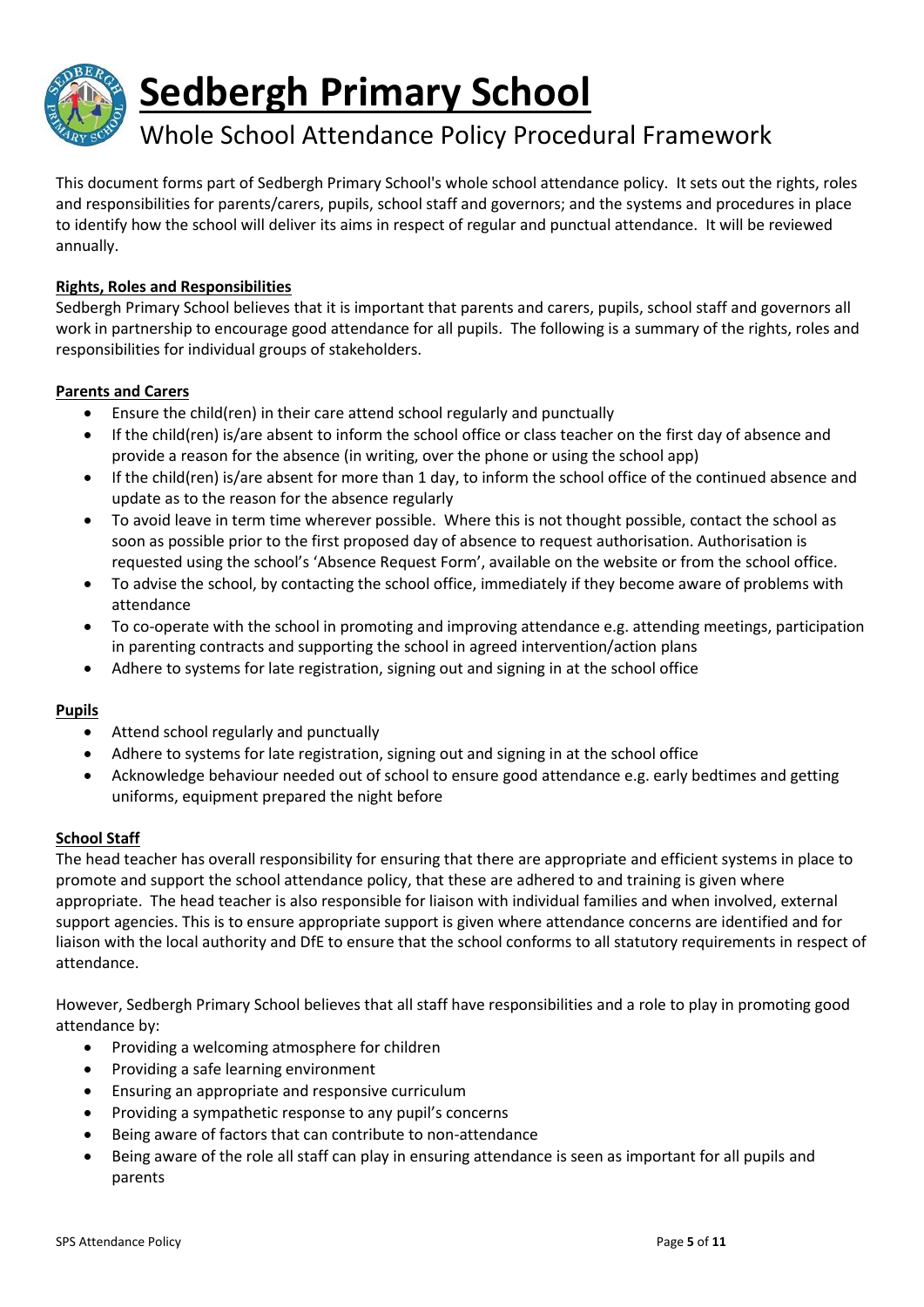- Adherence to the systems and procedures in place within school to promote good attendance and highlighting any concerns to the head teacher
- Participation in training regarding school systems and procedures
- Willingness to communicate with children and parents about attendance
- Completion of the attendance registers in accordance with the legislation and under the direction of the head teacher

Some staff will have specific individual responsibilities to support the attendance policy and these are outlined in the procedures section of this framework.

#### **Governors**

- Ensure compliance with The Education Pupil Registration (England) Regulations 2006, as amended
- Adopt an attendance policy and review it every three years
- Agree targets for attendance and monitor these at Sedbergh Primary School
- Ensure that they receive reports from the head teacher regarding school attendance as part of the school monitoring or school profiling exercise
- Where the school is not meeting its attendance target, or when the governors believe there is cause for concern, to require a review of the systems and procedures in place to promote good attendance
- To promote the strong link between attendance and educational attainment to parents and pupils where appropriate and ensure that the school attendance policy and procedures are communicated effectively
- Authorise the head teacher (or other designated person) to consider and make decisions regarding leave of absence requests
- Work with the head teacher in establishing criteria against which leave requests will be considered. This is important to ensure the process is equitable and consistent

#### **Procedures**

#### **Registration**

Morning Registration is between 08.50am and 9.20am Afternoon Registration is between 1.00pm and 1.20pm

Each class teacher or their nominated representative is responsible for marking children present or absent in the register at morning and afternoon registration (using Scholarpack – a whole school network based registration system). The registers must be completed promptly to avoid discrepancies between classes. The class teacher must ensure that any notes received regarding absence are forwarded to the school office by 9.30am.

The school office is responsible for allocating attendance codes to children arriving in school after 9.00am as registers are routinely completed at around 9.00am.

The school office is responsible for inputting absence codes on a daily basis.

#### **Late Registration**

Pupils requiring admittance to school following registration periods must go to the main entrance and request entry via the school office. For health and safety reasons parents **MUST** accompany late arriving pupils into the building in order to indicate to school office staff that their children have arrived in school.

In accordance with current guidance, the attendance registers are closed at 9.30am/1.15pm. This means that any pupil who arrives after the registration period (08.50 to 09.20/1.00 to 1.20pm) but before the registers are closed (9.30am/1.30pm) will be given a late mark (L) in the register. This code is classed as a present mark, but displays that the pupil arrived late for school. Any pupil who arrives after the registers have closed (9.30am/1.30pm) but before the end of the session will be given a "late after registers closed" mark (U) in the register. This code is classed as an unauthorised absence but displays that the pupil was physically present in school for part of the session.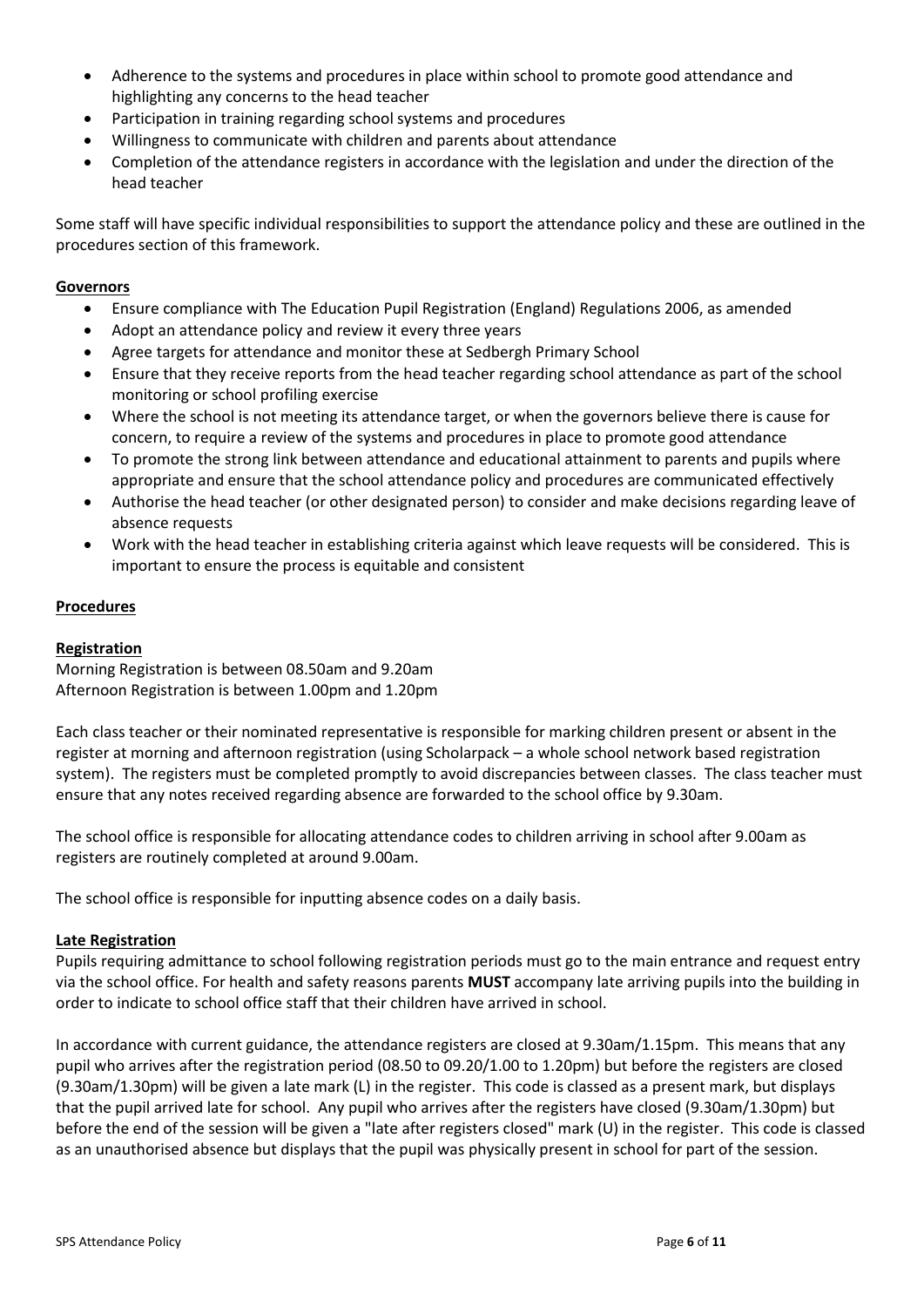The fact that the U code is classed as an unauthorised absence means that when it is used pupils are likely to be missing significant amounts of schooling; putting their educational progress at risk. For this reason, the use of this code will be considered as serious as any other unauthorised absence.

# **Authorised and Unauthorised Absence**

In every instance, it is the head teacher who determines whether an absence is recorded as authorised or unauthorised. This decision is made based on information provided by parents/carers. However, because the register is a legal document, the head teacher has responsibility to ensure that it is completed accurately and in accordance with the legislation. For this reason, it is not sufficient for an absence to be recorded as authorised based entirely on information provided by parents/carers. Therefore, there may be occasions when it will be necessary for parents to provide evidence of reasons for absence before authorisation is granted. For example, in the case of absence due to illness or medical appointment, evidence may be requested in the form of: sight of a prescription, prescribed medication, a medical appointment card or similar.

The school office is responsible for maintaining records of reason and length of absence.

- Parents/Carers are required to contact the school office or class teacher on the first day of absence, advising of the reason for the absence and expected return date if known
- Where information is provided to the class teacher they are responsible for passing this information to the school office
- Where a verbal message is taken by school office staff this should be noted in the register and the class teacher informed
- Where a written note is received by the class teacher this should be returned to the school office
- Where the absence is for several days, the parent/carer is responsible for informing the school of the continued absence and updating them as to the reason for the absence on a regular basis
- Where no explanation for absence is provided, or the reason provided is unsatisfactory, the absence will be recorded as unauthorised and will be addressed with parents promptly
- Schools have a responsibility to report such absence to the local authority after a period of 10 school days, or sooner if appropriate
- The reason for absence should be linked directly to the pupil (e.g. illness or medical appointment of/for the child). Reasons for absence relating to parents or siblings will not be authorised

If a child is absent and no contact has been made by the family, the school office will contact the family on the first day of absence, as the registers close at 9.30am. If contact cannot be made the head teacher should be informed and, in the case of prolonged or repeated absence without justification being given, the head teacher will determine whether a referral for additional support should be made.

The head teacher is responsible for determining what is classed as authorised and what is classed as unauthorised absence.

Examples of authorised absence:

- Medical or dental appointments, which relate directly to the pupil and unavoidably fall during the school day (evidence may be required prior to authorisation)
- Illness of the pupil (evidence may be required prior to authorisation)
- Leave which has been authorised by the head teacher due to exceptional circumstances

Examples of unauthorised absence:

- Family holidays
- Parents/carers keeping children off school unnecessarily
- Truancy before or during the school day
- Absences which have never been properly explained
- Children who arrive at school after the register has closed
- Shopping, looking after other children or birthdays
- Day trips and leave in term time which have not been agreed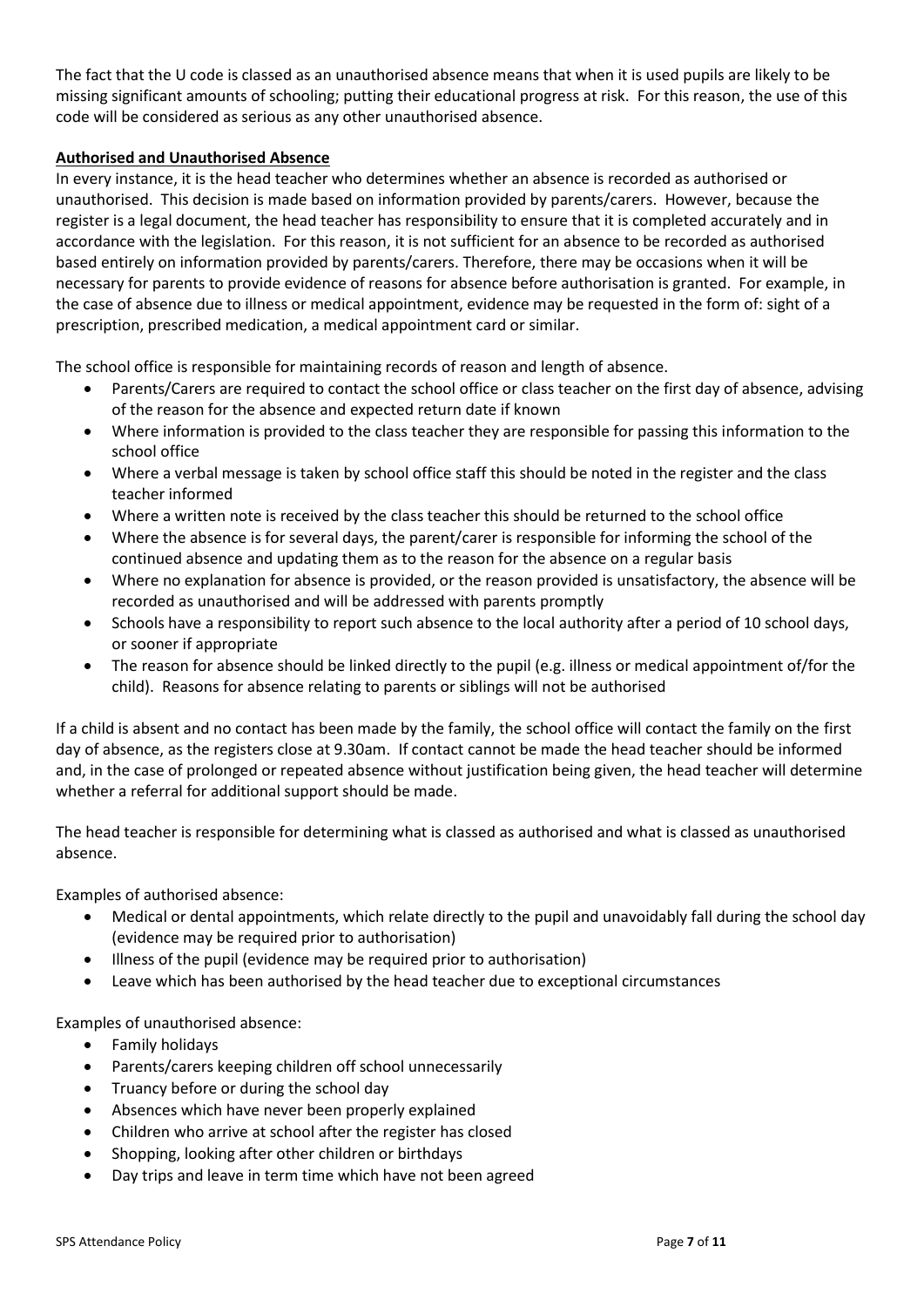Days that exceed the amount of leave agreed by the head teacher

The school office is responsible for inputting the appropriate absence code on the electronic register. Where they are not certain whether an absence is authorised or not they should seek advice from the head teacher.

## **Signing Out**

The school office is responsible for overseeing the procedure for releasing children where parents/carers have requested and been granted leave during the school day.

The child(ren) can only be released to a parent or authorised carer/family member. When an authorised adult is picking up a child within school time the school office is responsible for ensuring that they are collected and the absence has been noted. The school office is responsible for inputting the appropriate absence code on the electronic register.

When a child leaves the school site after the morning or afternoon register has been taken, the original mark must remain in the register and the signing in/out book should be referred to during an evacuation situation to ensure all pupils can be accounted for.

#### **Leave of Absence**

Following the September 2013 amendment to The Education (Pupil Registration) (England) Regulations 2006, schools cannot authorise any leave other than in exceptional circumstances. In Sedbergh Primary School the head teacher is the person authorised by the 'proprietor' i.e. the governing body, to make this decision. If the leave is being requested for a holiday, approval should be obtained prior to making any bookings.

Leave of absence **SHALL NOT** be granted unless:

- a request for leave has been made in advance, by a parent with whom the pupil normally resides, and
- the attendance lead considers that leave of absence should be granted due to the **EXCEPTIONAL CIRCUMSTANCES** relating to the request.

#### **Additional Factors for Consideration**

Pupils attend school for a maximum of 190 days each academic year. Regular attendance is vital for your child's educational progress. The local authority expects that all parents/carers ensure their children attend school whenever possible. Absence during school time is largely prohibited by regulation and hinders academic progress. Even in exceptional circumstances, the following factors may be taken into account when considering an application for leave:

- Will leave at this point in time be detrimental to the pupil's education?
- Will he/she miss any national tests or examinations?
- Is his/her attendance a cause for concern?
- Is the proposed absence during the month of September or any other transition period?
- Has he/she already had leave during term time this year?
- Did he/she have leave of absence during term time in the previous school year(s)?
- Does he/she have any absences which have been recorded as unauthorised this year?

Work commitments/tourism/agriculture or financial considerations cannot be used as supporting evidence to justify an exceptional absence during term time. These considerations do not constitute exceptional circumstances.

Parents/Carers who need to request leave during term time should contact school as soon as possible prior to the first proposed date of absence. A requests for absence should be made using the 'Absence Request Form' available from the school office and the school website. The head teacher will consider the request and will contact parents in writing to advise whether the absence will be authorised or not.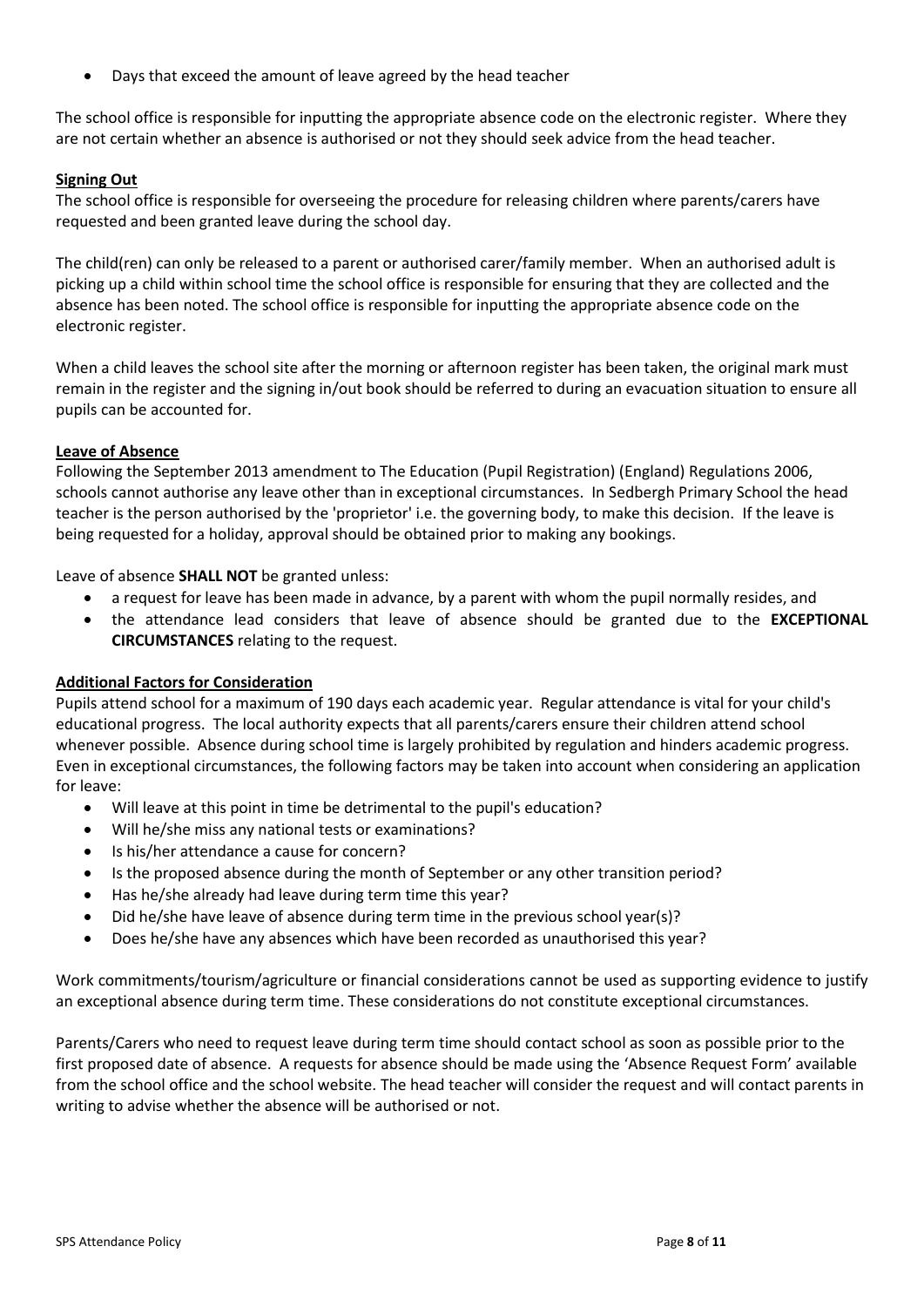Parents who choose to keep their child absent despite their request being unauthorised will understand that their decision might trigger further support work with school and potentially a referral to the Local Authority Attendance Team.

# **Use of Penalty Notices**

The school takes unauthorised absence seriously and, particularly in the case of repeated unauthorised absences, will undertake further liaison with the family, pupil, and external support agencies as appropriate.

Furthermore, Sedbergh Primary School will request that the local authority issue penalty notices in respect of unauthorised absence if deemed appropriate by the Governing Body. This includes leave which is taken without a prior request being made; and leave taken after a prior request has been made and parents have been informed that the period of absence would be classed as unauthorised but the leave is taken regardless of this advice. Sedbergh Primary School will also request that the local authority issue a penalty notice for days taken in excess of the agreed period of leave; without good reason. Parents also risk losing their child's school place if they do not return from leave, as agreed, and readmission cannot be guaranteed.

The school office is responsible for recording leave requests in the electronic register and will retain copies of correspondence regarding requested leave of absence for 3 years. They will also be responsible for highlighting to the Head teacher if absence continues after the notified period. In this instance the Head teacher will undertake further liaison with the family, pupil, and any external agencies as appropriate and a Penalty Notice will be considered.

# **Monitoring, Analysis and Action Planning**

The governors have determined that head teacher has overall responsibility for the monitoring, analysis and action planning of school attendance. The head teacher is also responsible for ensuring that data is returned promptly to the local authority and DfE within deadlines. However, it is expected that the day to day implementation of this will largely rest with the class teachers who take the register and highlight causes of concern and the school office who are responsible for maintaining the school records on attendance and for highlighting causes for concern.

The Head teacher will review the attendance records at least once every half term to check that there are no outstanding causes for concern and that codes are being used consistently. In addition, the head teacher will address specific concerns as they arise.

The head teacher is required to review this whole school attendance policy and procedural framework every three years and to report on attendance matters to the governors termly. The governors will also review the attendance policy to ensure that it continues to meet the needs of the school.

If there is a trend of worsening attendance in a particular group of pupils, including pupils who belong to any vulnerable group, discussions should be held between the head teacher and appropriate staff to agree action plans to reverse the trend. It should also be reported to the governors at the next full governor's meeting.

Any general points or concerns about attendance, and literature to promote good attendance, will be shared routinely with parents and families using school's communication methodologies (website, letter, newsletter, app).

#### **Monitoring the attendance of pupils who are educated off site**

When pupils are **dual registered,** their registration status will acknowledge this. For sessions when a dual registered pupil is expected to attend Sedbergh Primary School the usual attendance procedures will be followed. When this pupil is expected to attend the other establishment our registers will display the D code (Dual Registration). As the **Main School** we retain responsibility for dual registered pupils. Therefore, the other establishment will be contacted regularly in order to ensure that this placement continues to be successful. When this is not the case, appropriate action will be taken. In cases where we are the **Subsidiary School** our normal first day absence procedures will be used and any concerns regarding attendance will be reported to the **Main School**. In addition, we will provide other information regarding attendance to the **Main School** on request.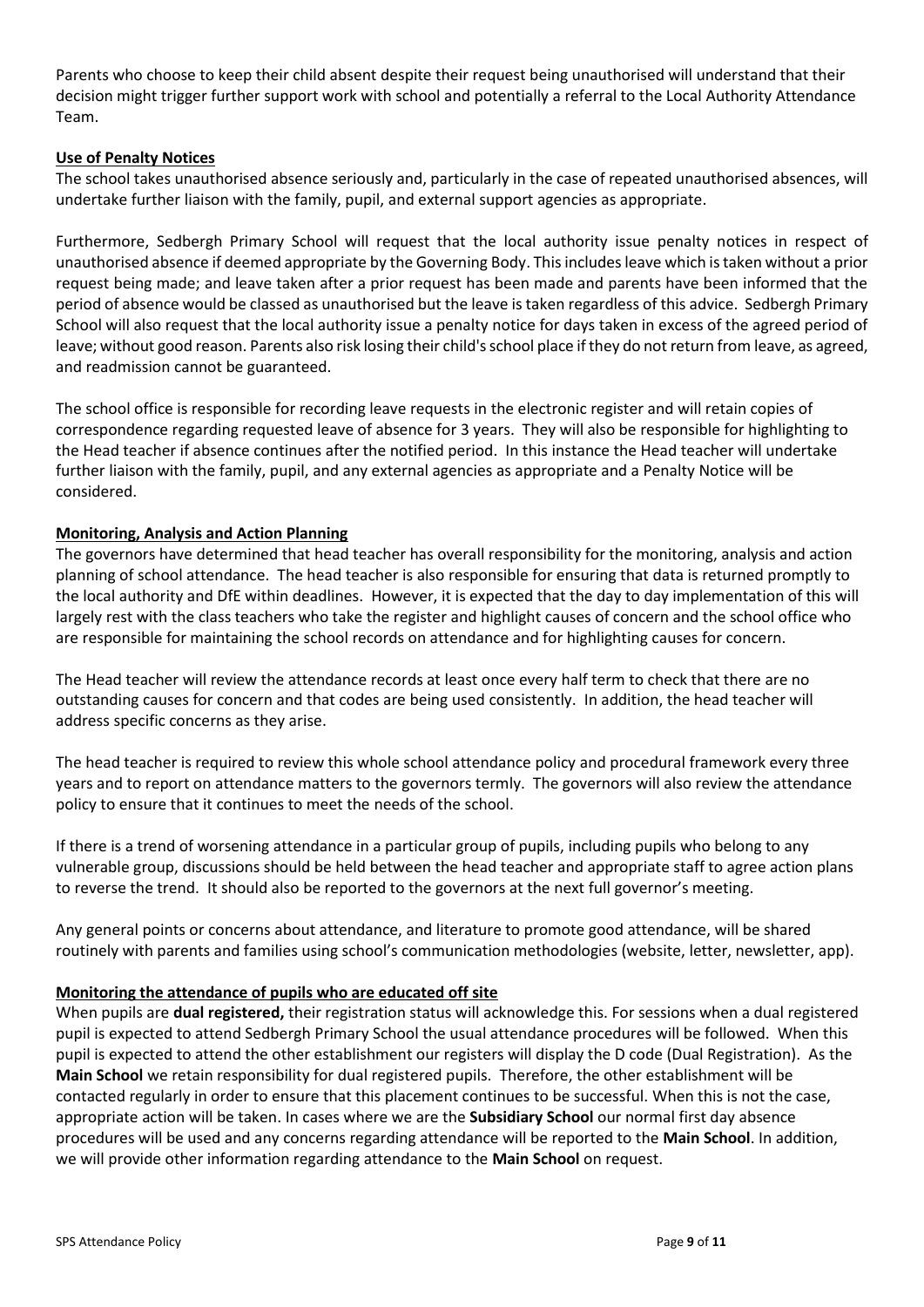When pupils are **Present at an Approved Off-Site Educationally Activity** school will decide which of the following codes is most suitable:

Code B – Educated off site

Code P – Supervised sporting activity

Code V – Educational visit or trip

The head teacher is responsible for the pupil's education and wellbeing during these sessions. Therefore, before any of these codes are used school must ensure that the following criteria are met:

- $\checkmark$  The activity is broadly educational in nature
- $\checkmark$  it is suitable for the pupil's age and ability
- $\checkmark$  it will complement the pupil's curriculum
- $\checkmark$  it is taking place during the session for which the approved off-site educational activity code is being used and
- $\checkmark$  suitable supervision arrangements are in place

# **Criteria and Systems for referral to and working with the CCC School Attendance Team**

The head teacher is responsible for ensuring consistent referral of regular or unjustified absence. The criteria for referral are outlined in the systems below:

A request for support will be made to the local authority attendance team when:

- School have informed parents of their concerns regarding attendance
- School have attempted to employ appropriate strategies in order to improve attendance reminder letters, warning letters, parenting agreements.
- School strategies have failed to prompt the required amount of improvement in attendance OR parents refuse to engage with school support

In addition to the above, the attendance lead can discuss general attendance matters with the School Attendance Team when/if necessary. The purpose of such discussions would be to:

- Monitor progress towards targets, highlighting any concerns and identifying any action required
- To receive guidance on latest best practice
- To receive information about local and national trends and benchmarking
- To discuss whether current attendance policy and procedures are effective

# **School System for dealing with concerns about Lateness and Absence**

The school office is responsible for advising the head teacher of pupils who are persistently late or absent as issues arise.

The class teacher is also responsible for raising concerns about lateness or absence of class members to the head teacher as issues arise.

In addition, the head teacher will use electronic systems to monitor the attendance of individual pupils at least once per half term.

Once concerns have been raised:

- School will send a letter home to the family of a pupil causing concern identifying the pupil's attendance data and the concerns linked to this
- The attendance lead will discuss the matter informally with the family (including the pupil)
- Parents and children, if appropriate, will be asked to agree to a parenting contract, or take part in attendance panels, which will include the setting of targets and will be reviewed regularly
- When persistent lateness is an issue and/or parents fail to follow procedures by not accompanying late arriving pupils into school to sign them in, this will be communicated to parents via letter or a meeting in school as appropriate